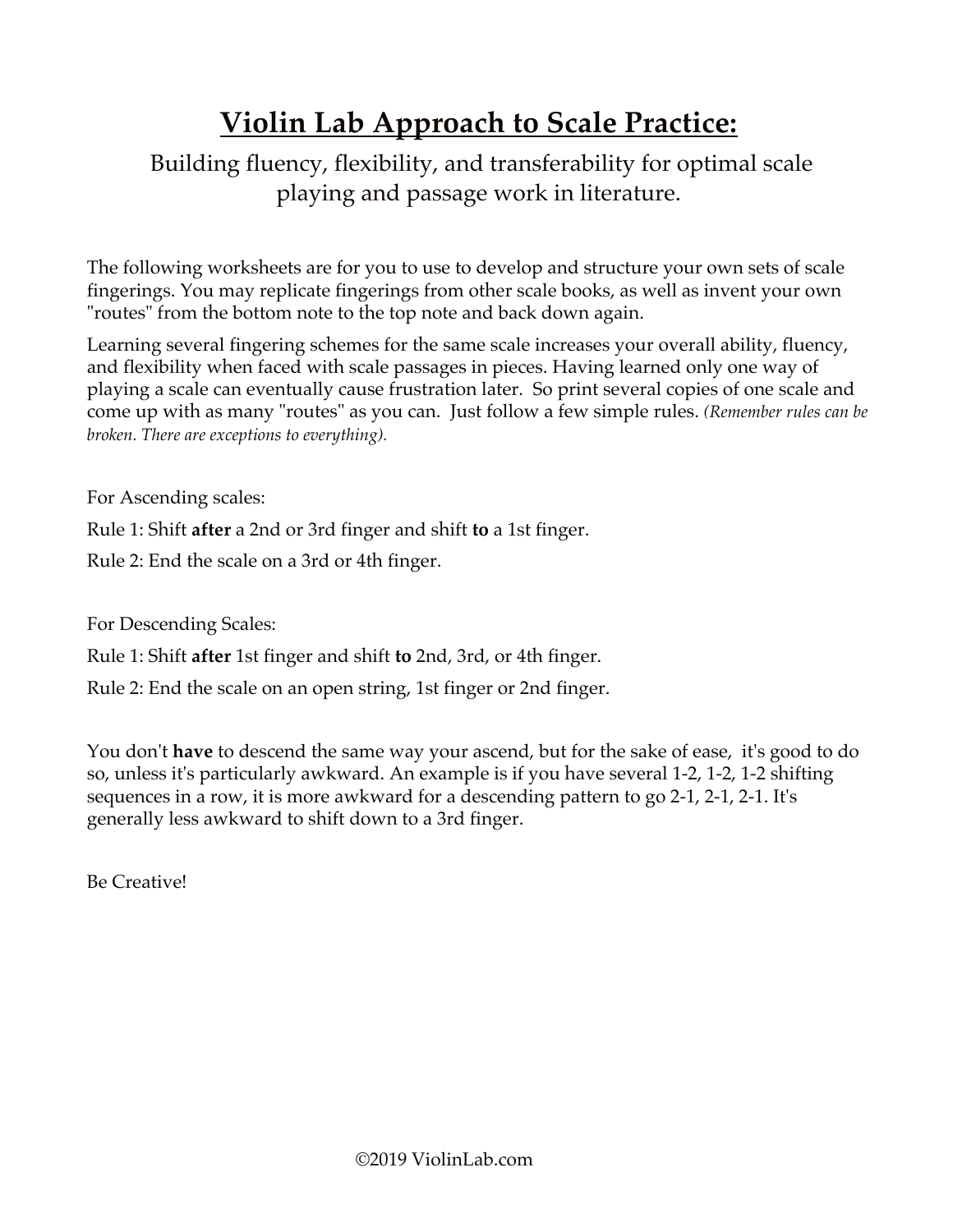







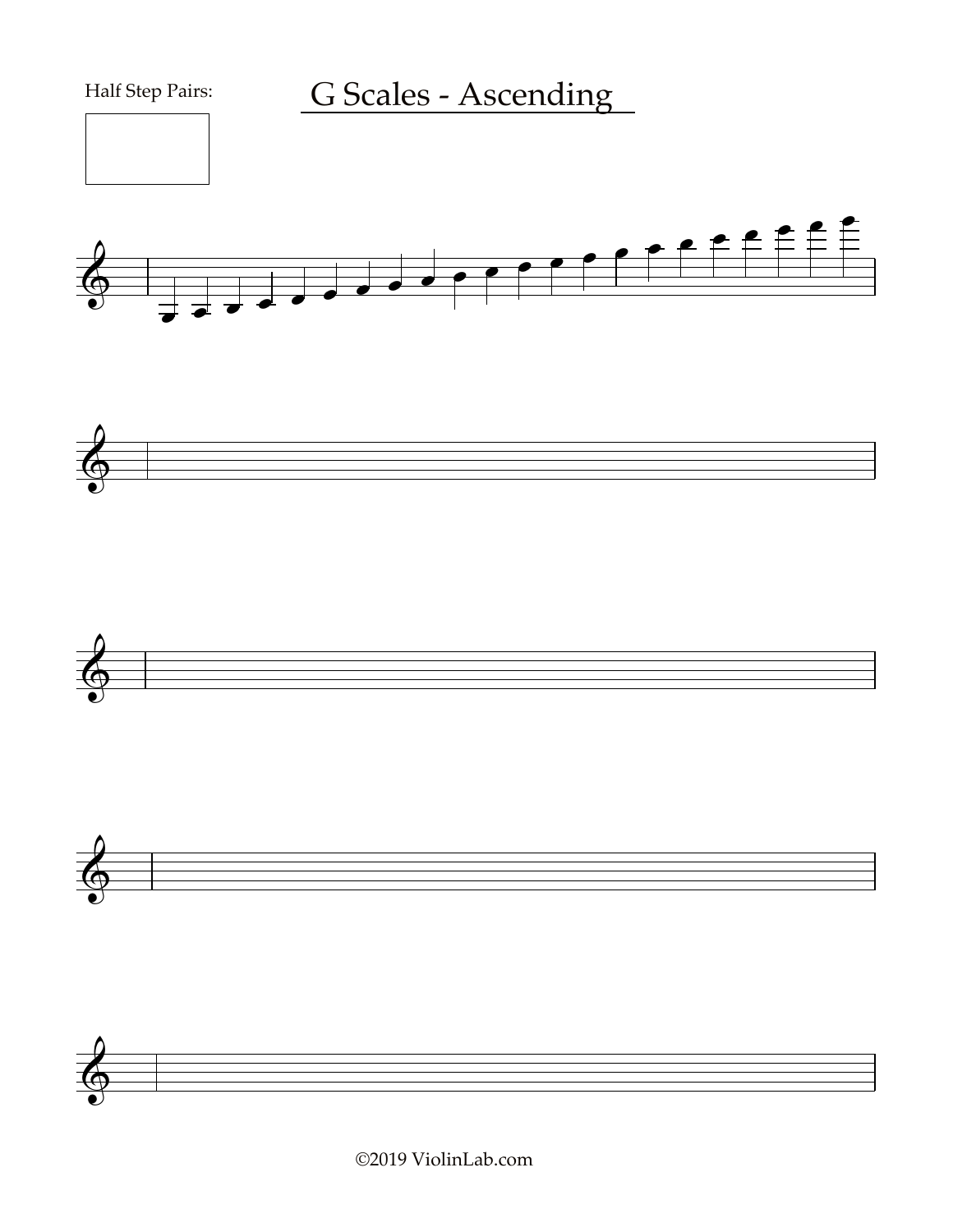



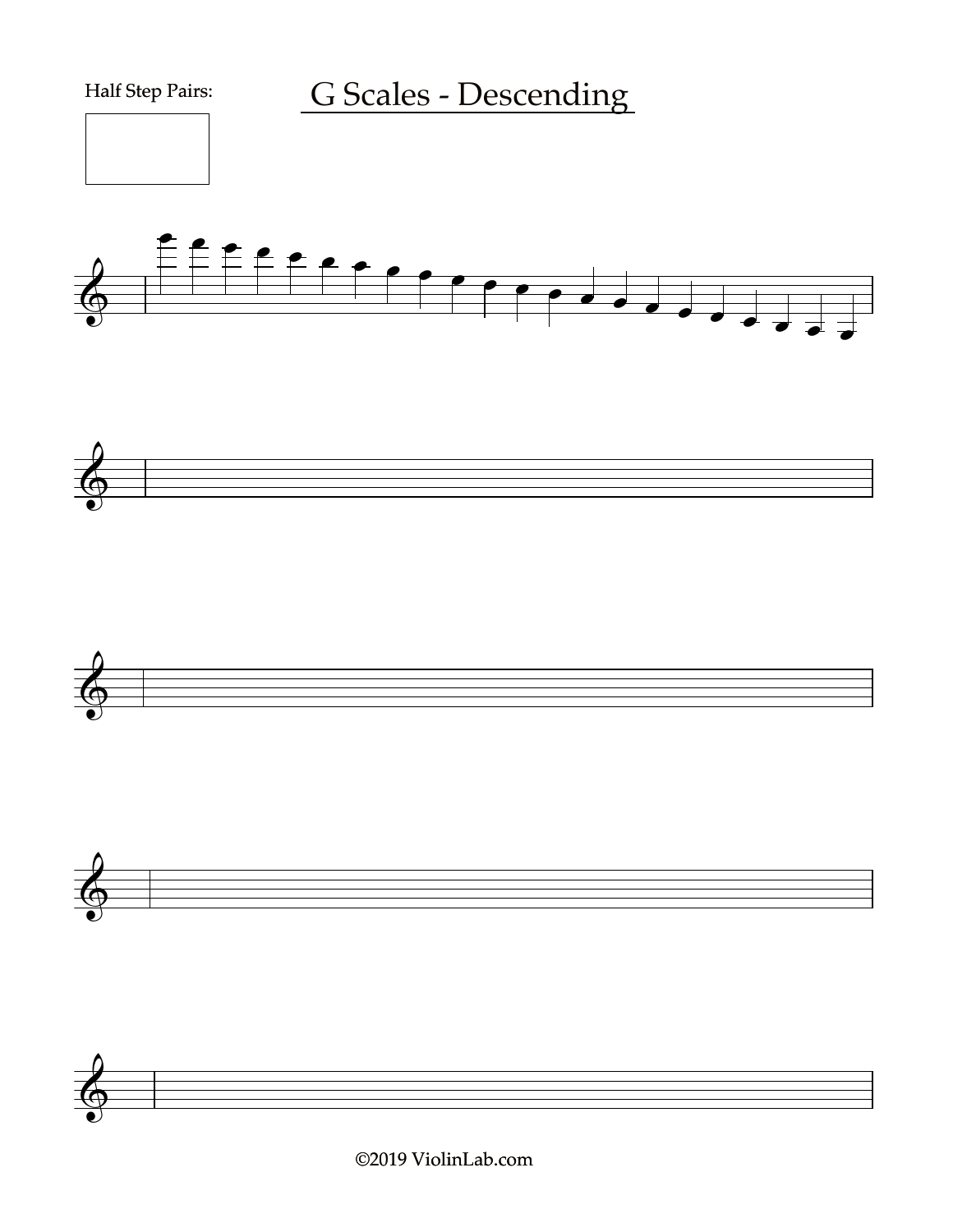







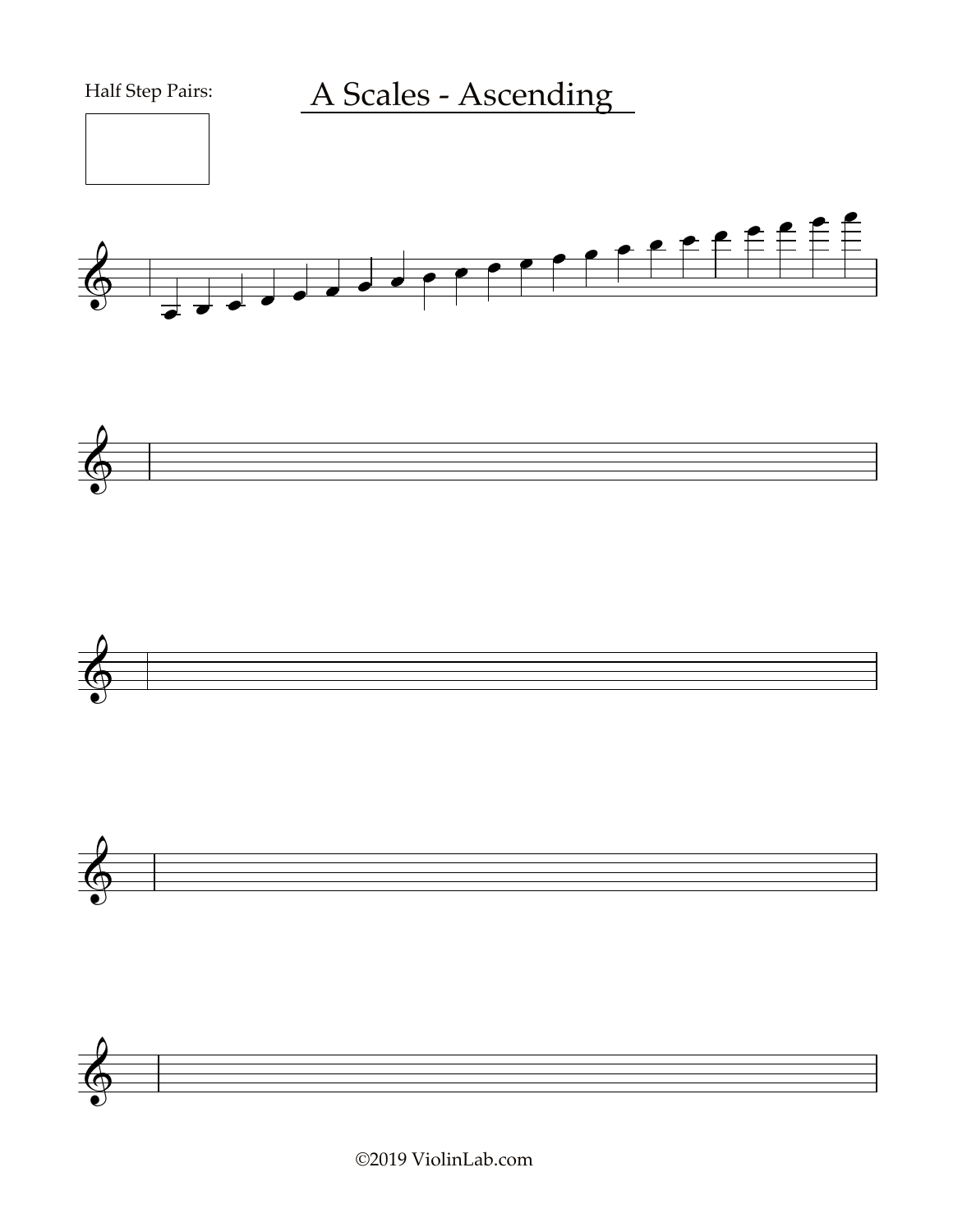







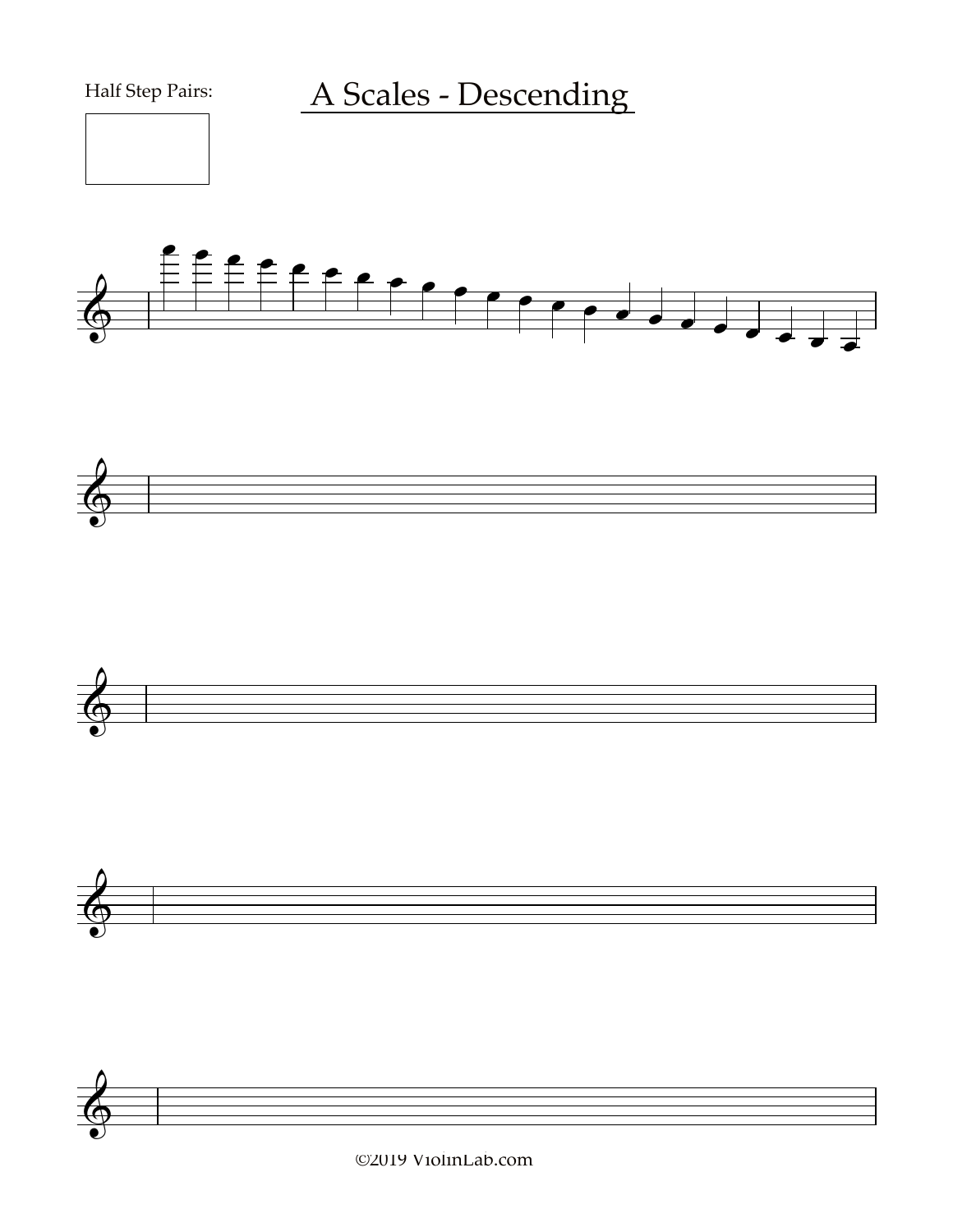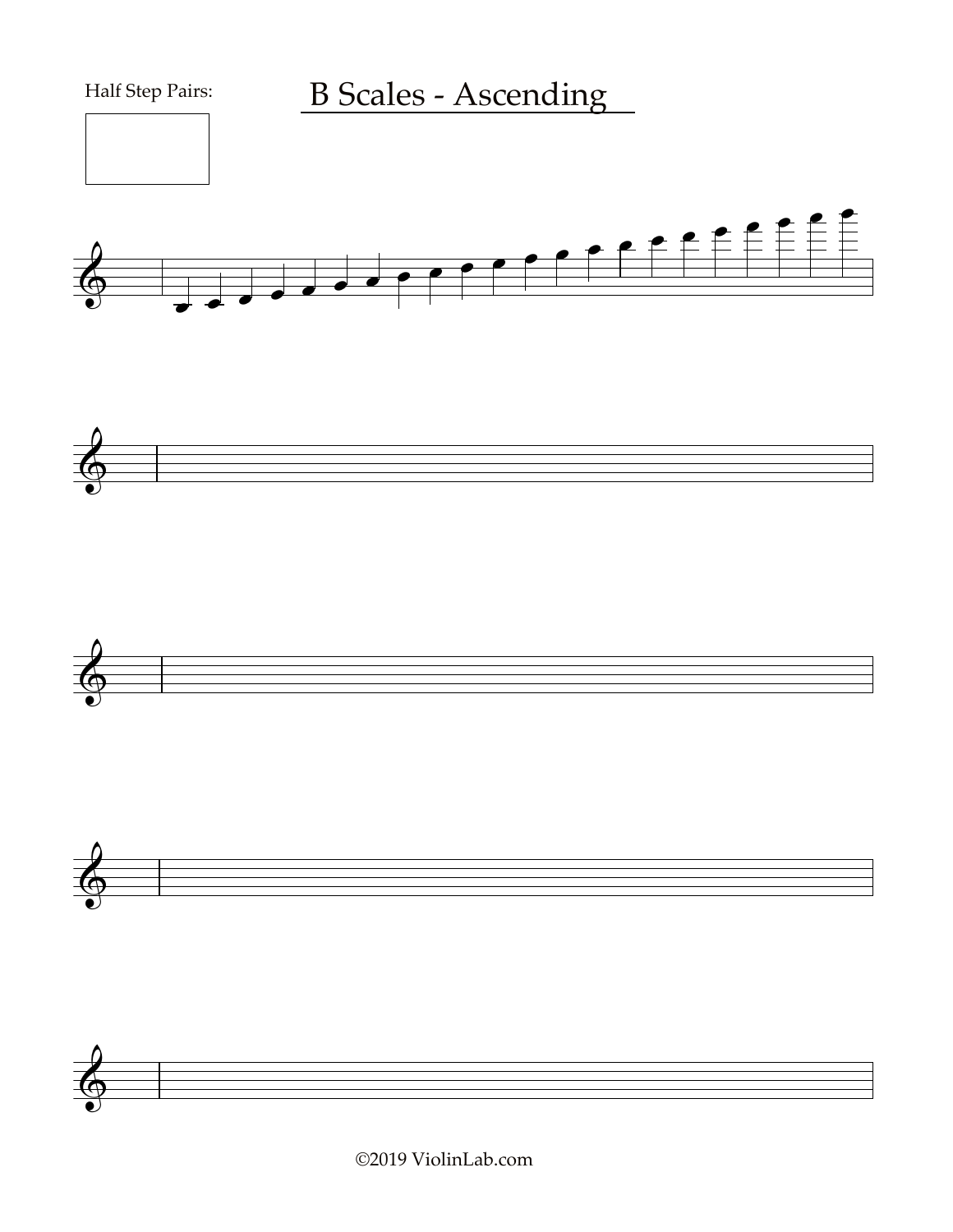







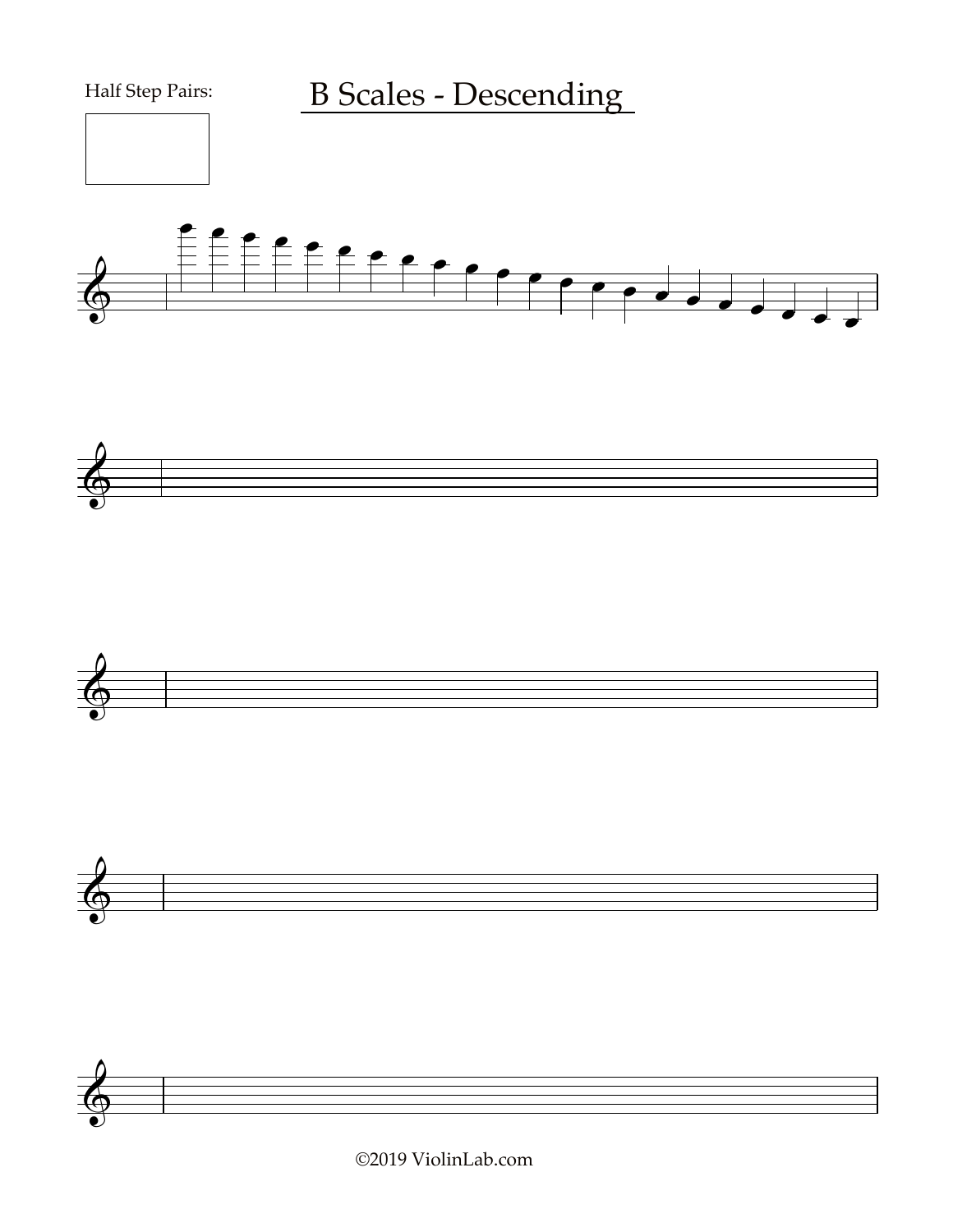







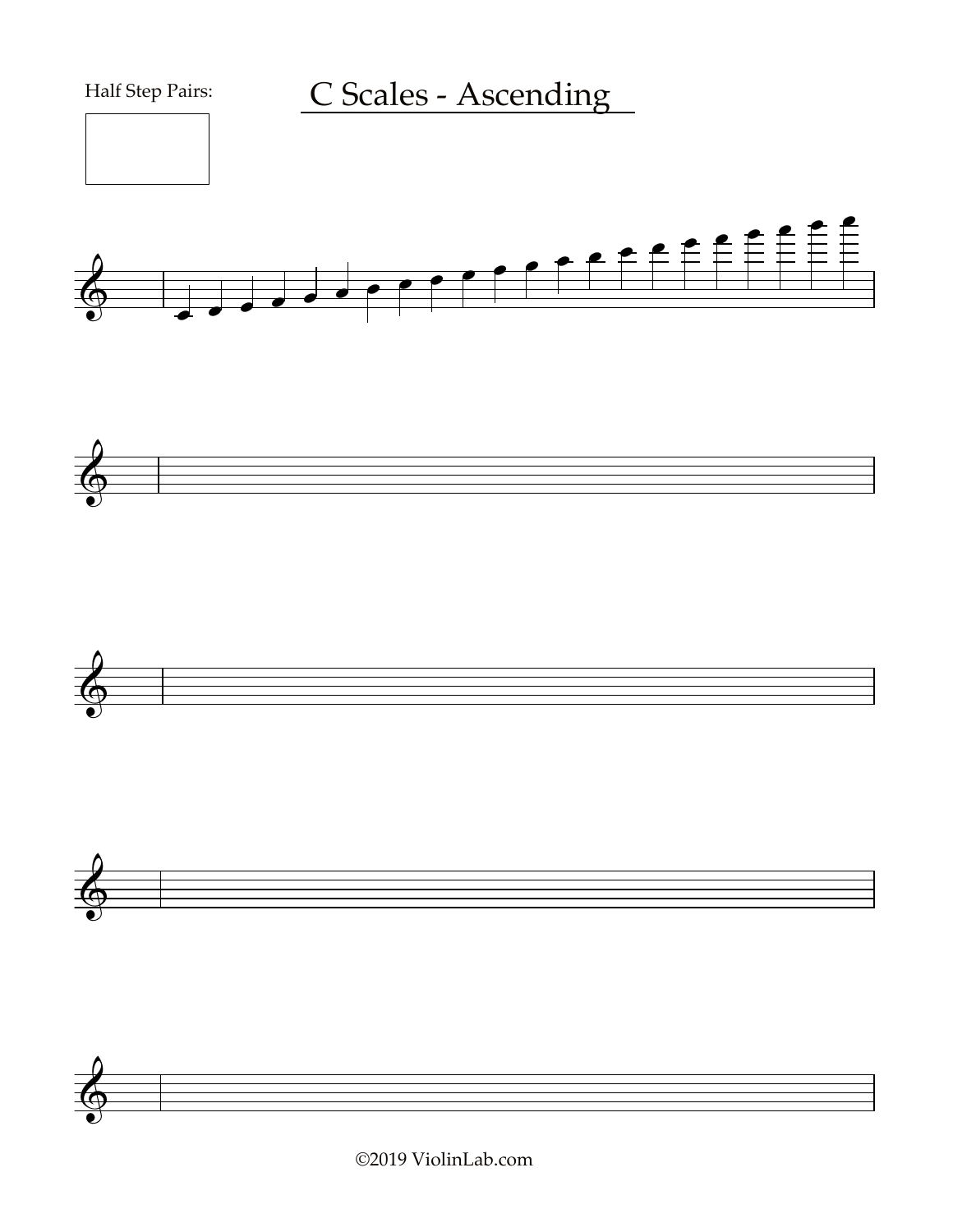Half Step Pairs:

C Scales - Descending











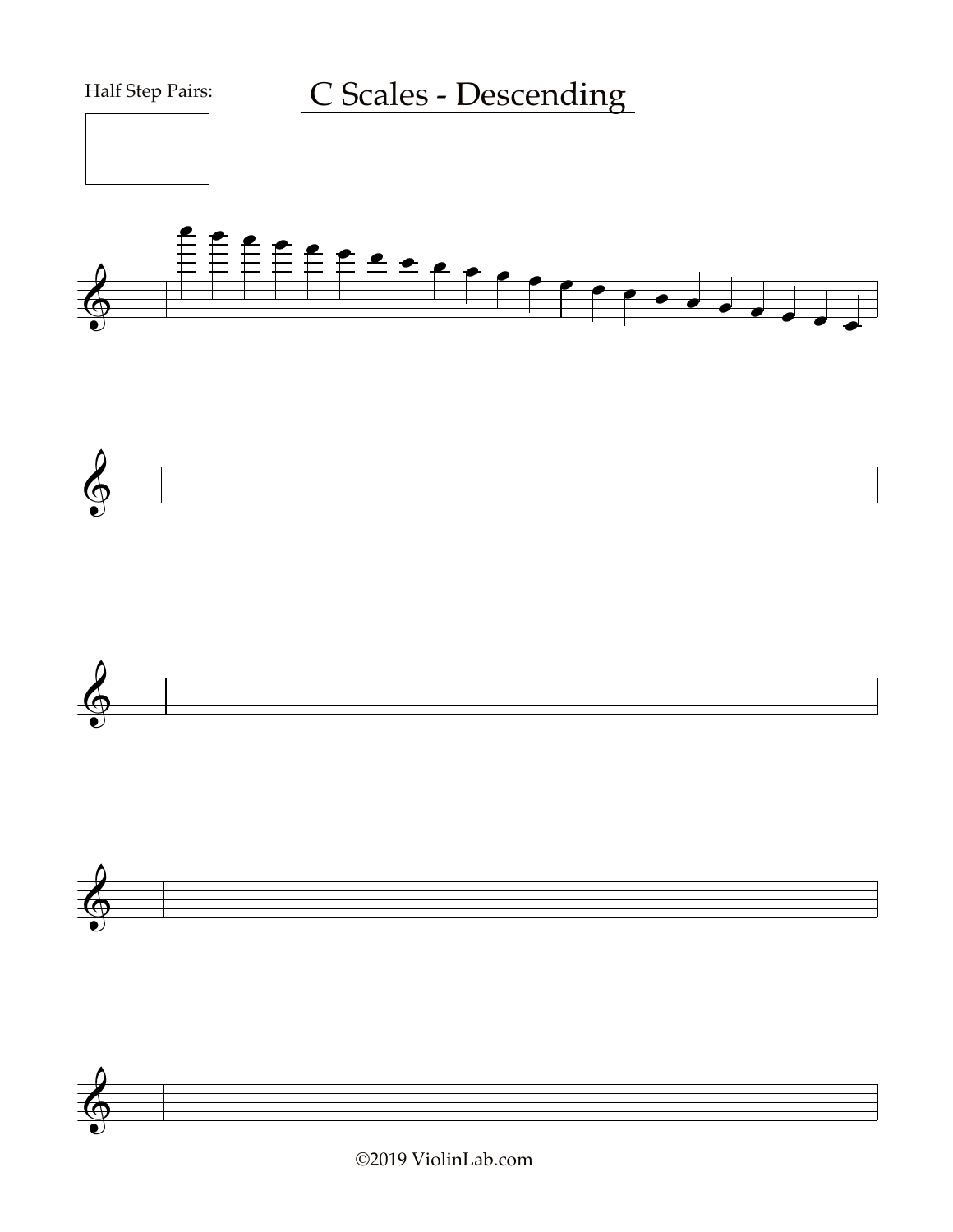







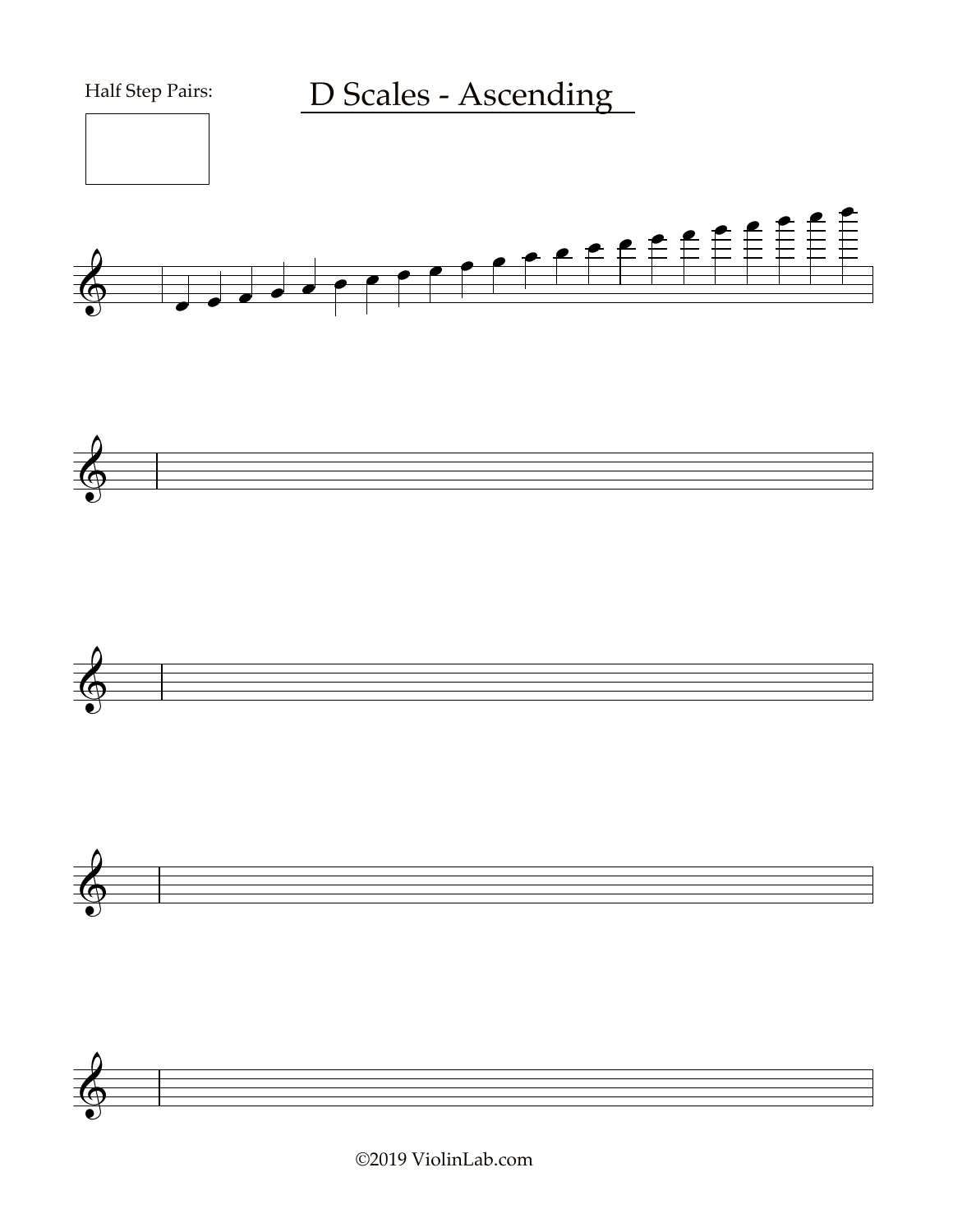





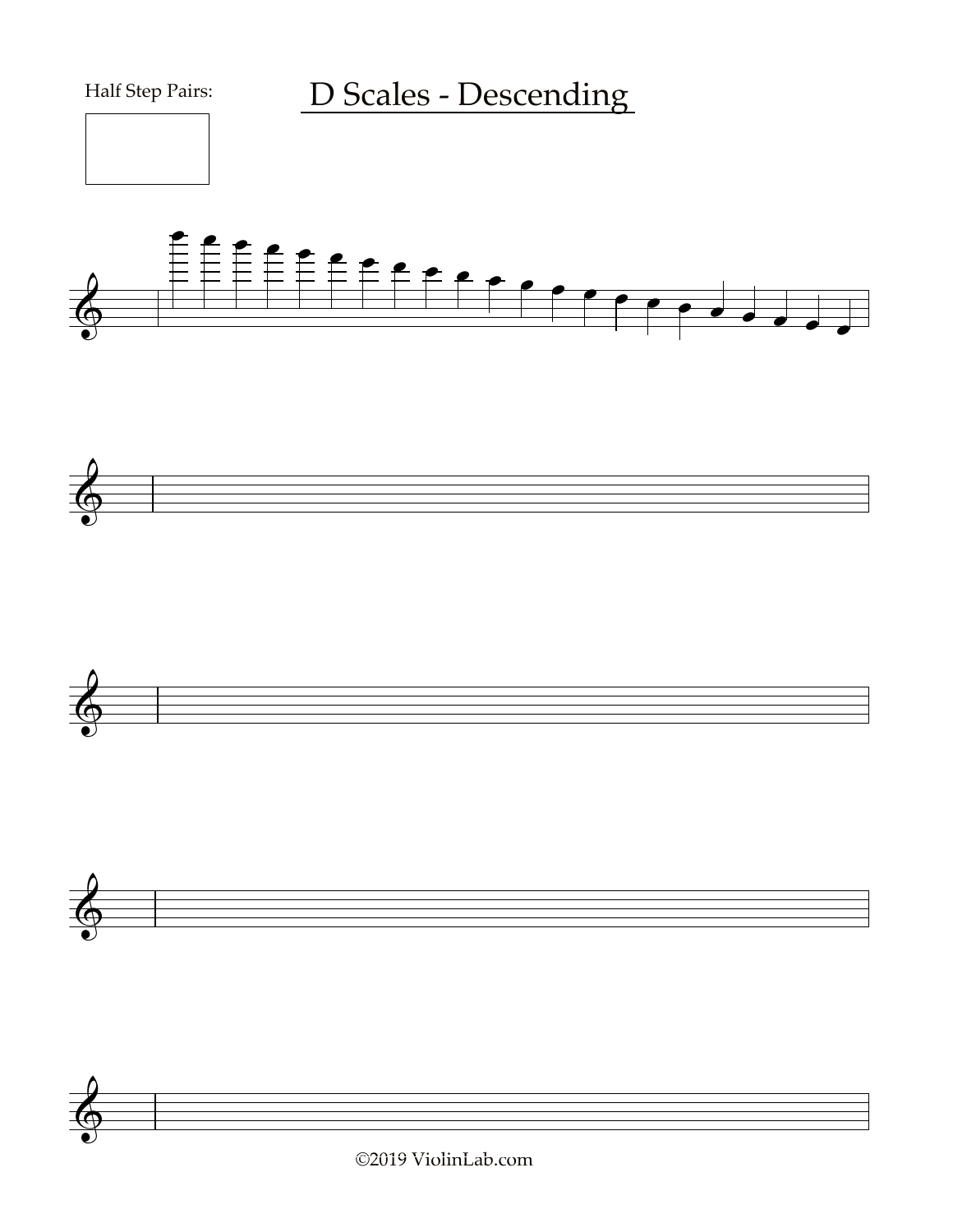







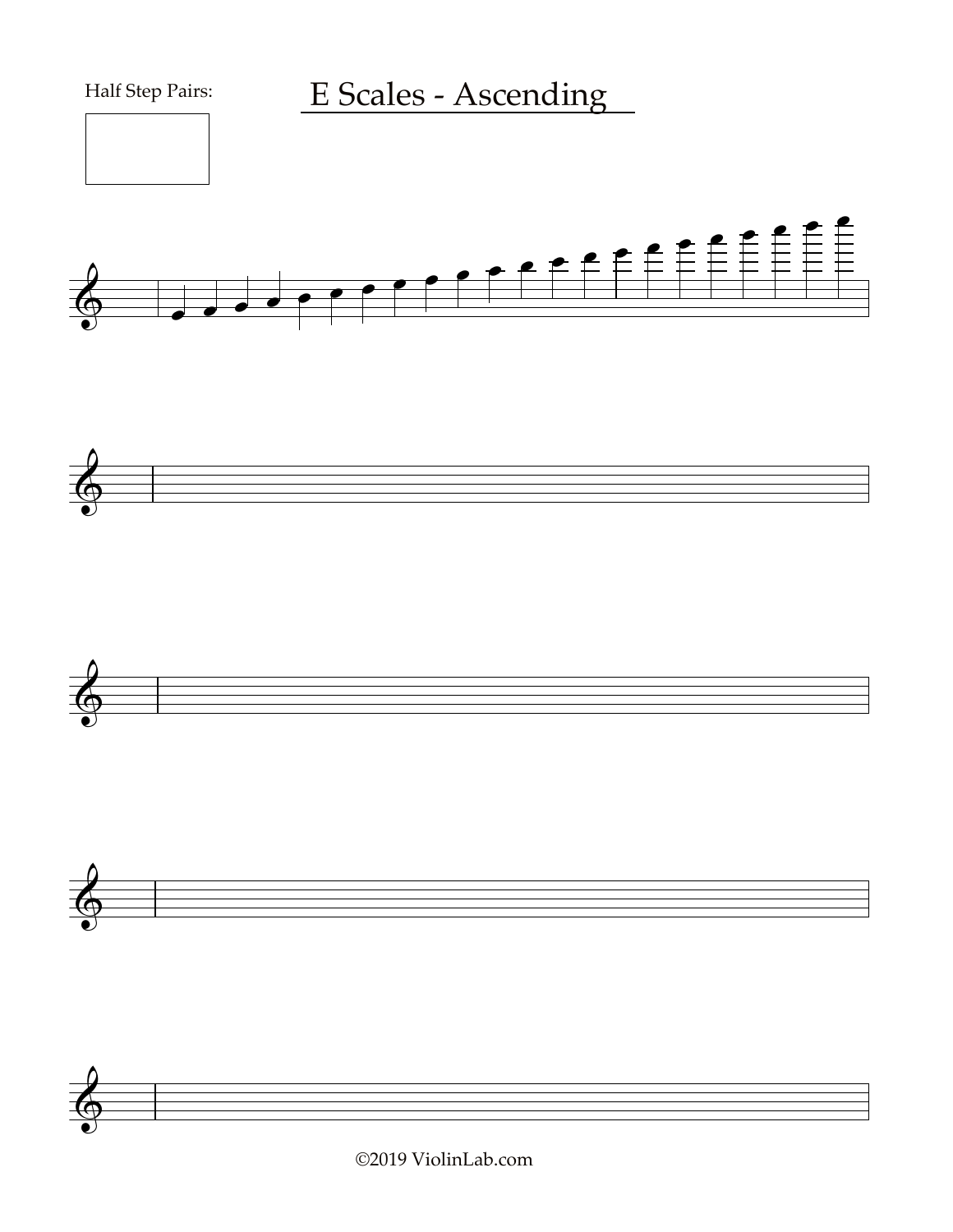Half Step Pairs:

E Scales - Descending











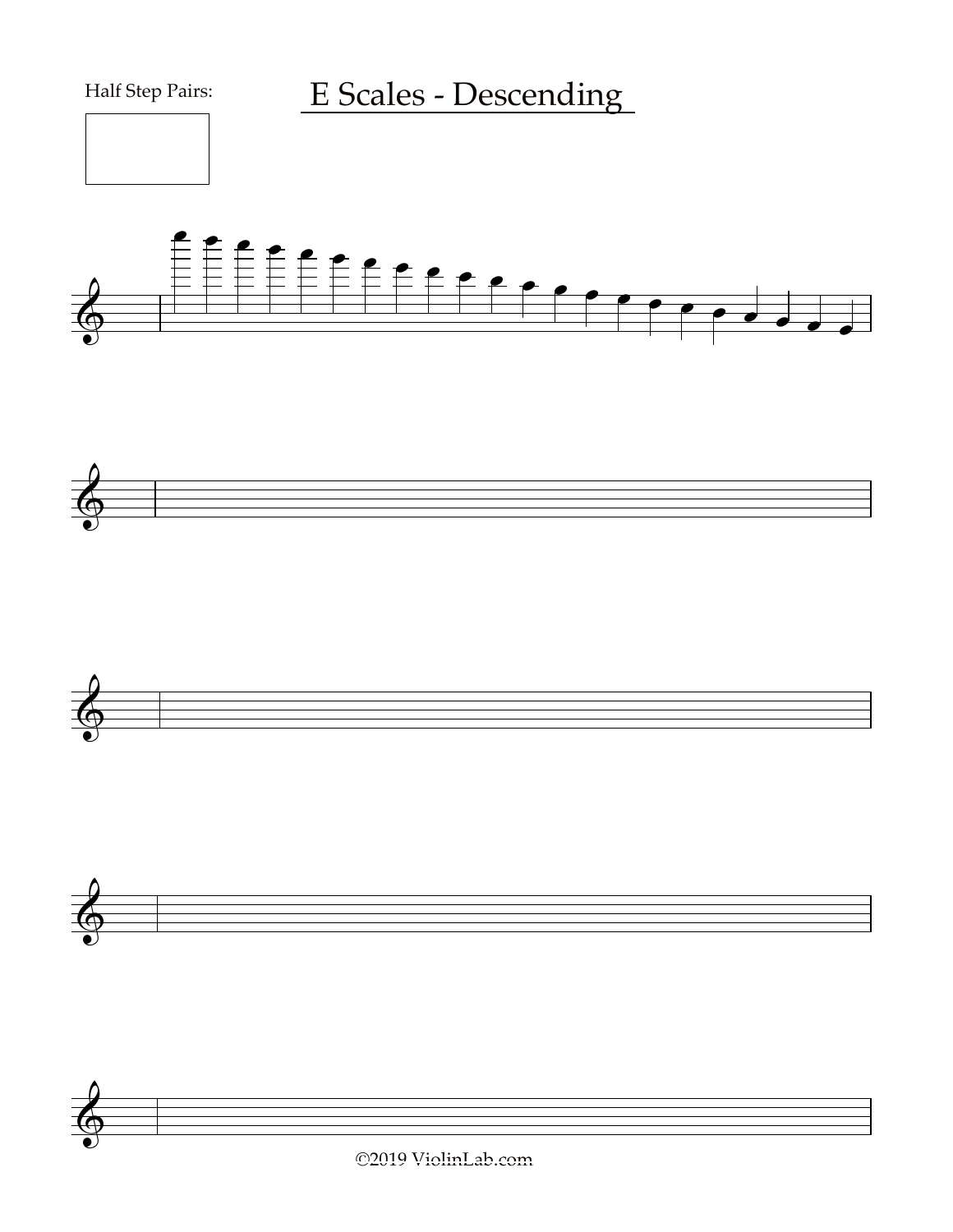